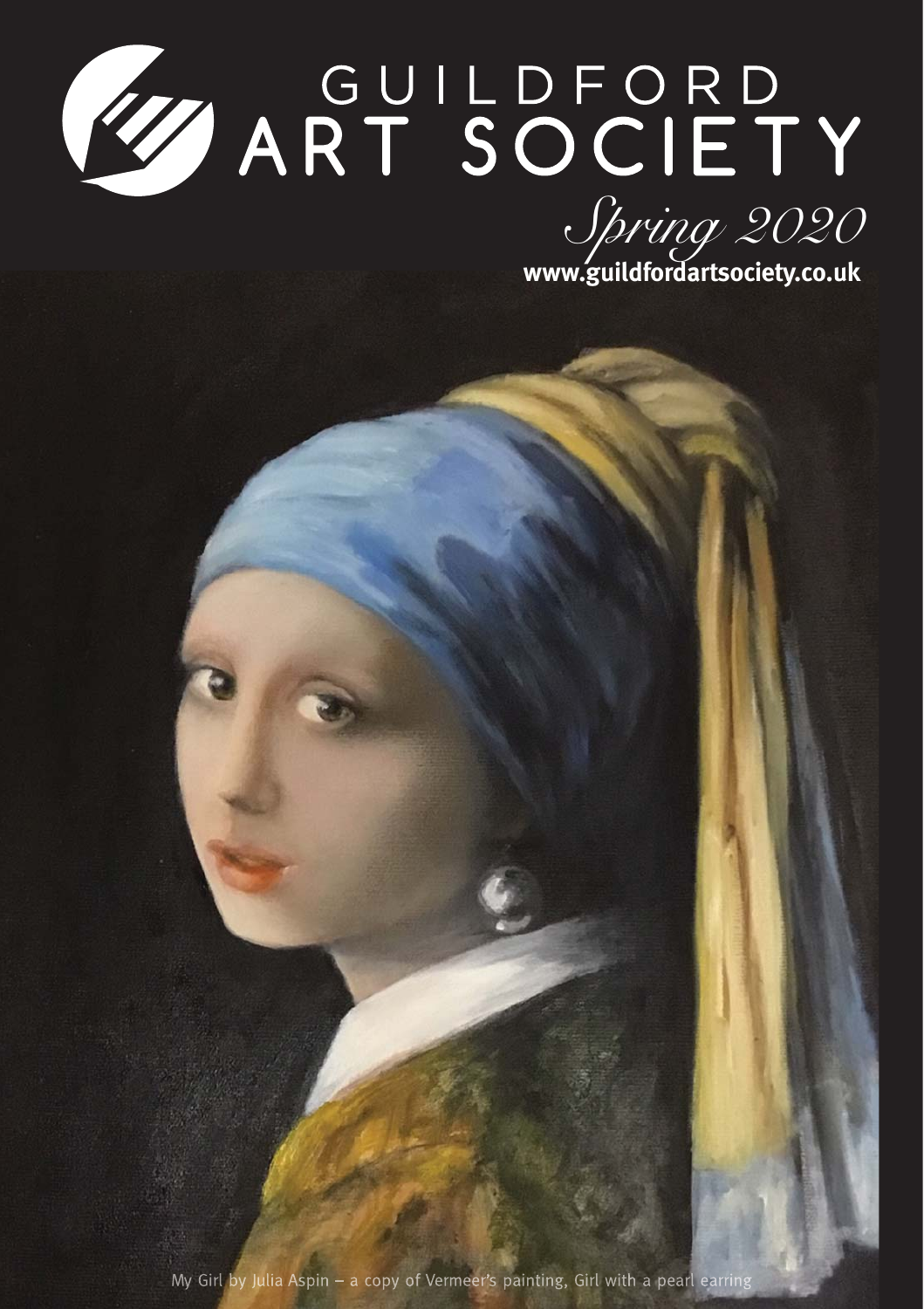#### **Patrons of GAS**

Mr Peter Black, Mr Gerald Bland, The County Club, Dene Lodge Dental Surgery, Pauline Herring of EveryCare Ltd, Hill Clements – Estate Agents, Lady Gay Shepperd, SAA

## **Spring Exhibition Cancelled**

With regret, GAS has had to cancel the **Pavilion** exhibition which was to be held at the end of this March. This is due to the current threat of **corona virus**.

# **From the Committee...**

Guildford Art Society is a charity with a small committee of only ten people. We rely on the generosity of members to volunteer and help us fulfil all the activities that we provide. Thank you to all those exceptional artists who spend their valuable time helping us with clubs, exhibitions, demonstrations and workshops. There are however some areas where we need additional support.

- 1. **Tea:** Most importantly the tea at talks & demonstrations that was organised by Mary Pearson, who after over 5 years of managing the rota would like to retire. If we cannot find a replacement we may have to discontinue this service, which would be a great loss.
- 2. **Spring Pop Up**: this is a great opportunity for artists to sell artwork and also meet up with other artists and the public. Everyone enjoyed the last pop up that was held on **Guildford Heritage Day**. John Bunce has agreed to run the next autumn date. If someone could

volunteer to run the spring event we could have two pop ups a year.

3. **Meet ups**: It was suggested at the AGM that we should have more occasions for members to meet and network in an informal setting. This is a fantastic idea and our small awards ceremony at the Seahorse pub in Shalford was a success. To have more of these outings would require an individual to step forward and volunteer to run it.

We know that everyone cannot volunteer but we don't want to miss the opportunities above. If anyone would like to try and see if they can manage the above positions that would be brilliant. Potentially a few friends could share a role. Any help would be very graciously appreciated. Please contact **Sinclair Webster** with any suggestions at — sinc.chairgas@gmail.com.

#### **Copy deadline**

The newsletter is for you and about you. The next issue will be in September so please send articles and images of interest to: articles4gas@btinternet.com **Deadline: Sunday, 30 August**

# **Russ Hendrie (1938-2019)**

**Russ Hendrie**, who passed away last November, had been an active exhibiting member of GAS for several years. A quiet, softly spoken man, Russ was an architect and used his drawing skills in many of his paintings which were always thought-provoking and interesting. We shall miss his work at our exhibitions and his presence as an active and key member of GAS. Our sincere condolences go to his wife Gillian and the rest of the family.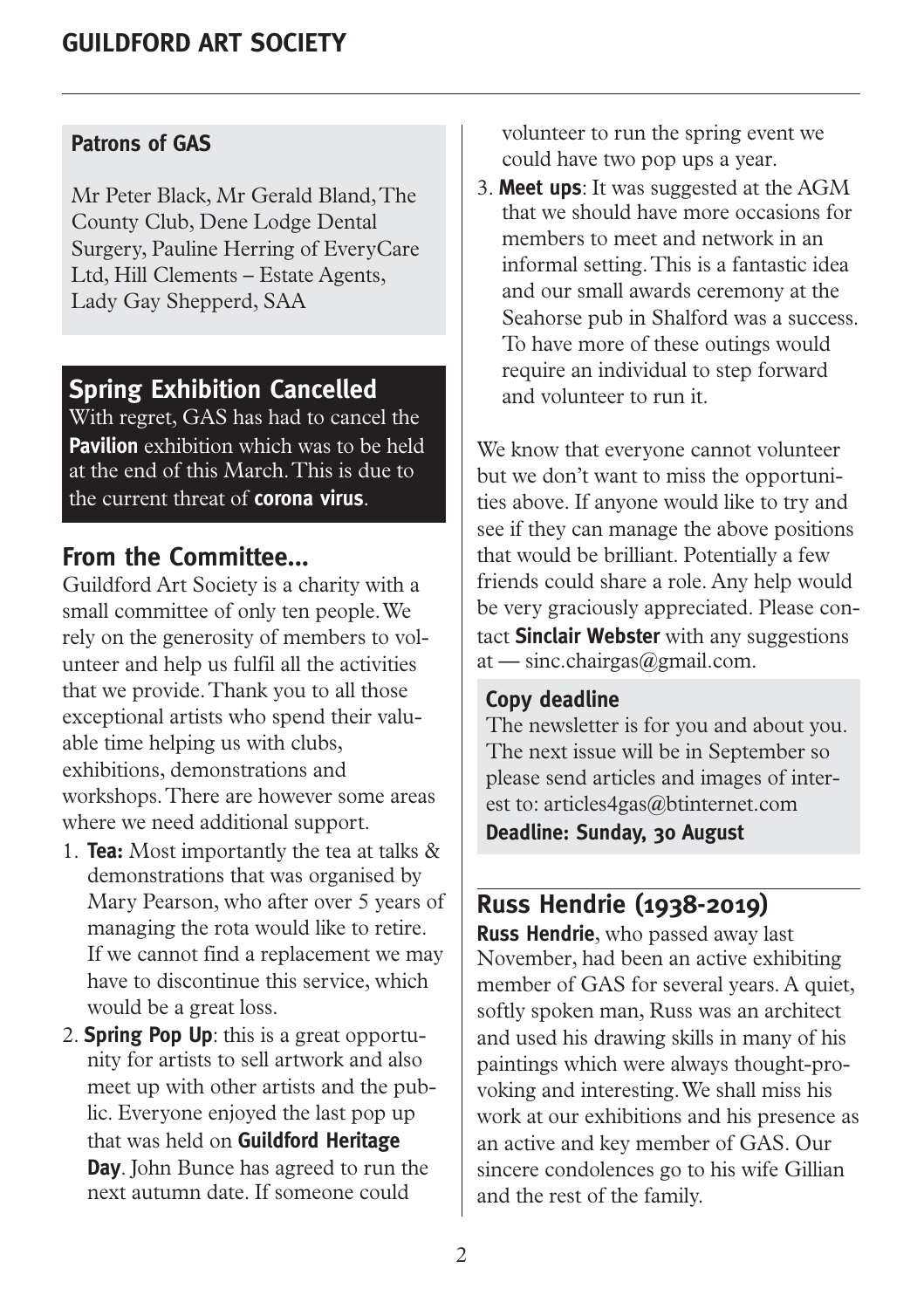Spring 2020



'I have known Russ for over 20 years, (since he came to one of my classes up at Adult Ed: in Harvey Rd, which he certainly didn't need to, as he was a great draughtsman) but would have loved to get to know him better. He was a real gentleman always kind and so helpful and practical, laying me a proper insulated floor in my shed/stu-

Guildford Cathedral by Russ Hendrie

dio, which was previously cold hard concrete, I was just 'builders mate', handing him things, but I learnt a lot. He was always very modest about his many achievements, and really proud of his family. An inventive painter trying out different ideas, but I especially loved his drawings and quick sketches. We will all miss him.' — Juliet Renny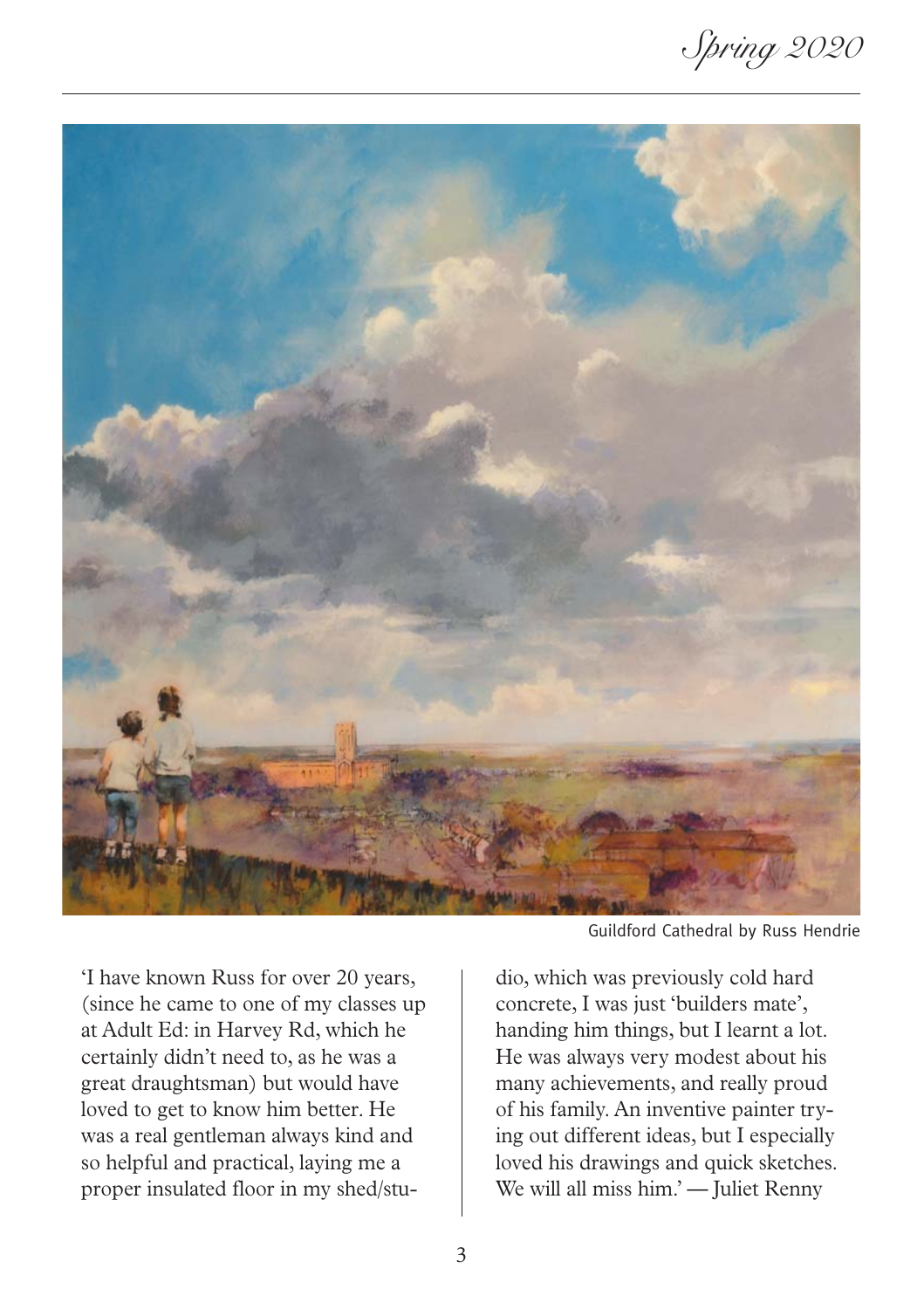#### **After Johannes Vermeer**

— Julia Aspin

I was watching a programme last year called Fake or Fortune where the presenters asked a one time forger to paint *The girl with a pearl earring*. It was to find out if using a coating of Bakelite would make the paint hard enough to make it seem older than it is. Sadly it didn't work as the paint fell off the canvas. I however, was intrigued and as I love the picture so much I thought I must try to see if I could paint it. *My girl* is the result. I do hope Johanne Vermeer would be happy with what I achieved. I am but there is just one problem – as it is a copy I can't exhibit. Frustrating!

(*see front cover*)

## **RSM**

— Ingrid Skoglund (Vice Chair)

RSM are one of the leading accountancy firms with beautiful modern office space at One London Square, Guildford. They hang the work of GAS exhibiting artists on a quarterly basis on their corridor walls, meeting rooms and reception area. The art looks stunning in such a contemporary surrounding and is an opportunity for your work to be seen and admired by some of the wealthiest people in the UK.

Although nothing has sold to date, the work is being seen and admired, and further to a recent meeting with the RSM team will be promoted on their website.

They are incredibly proud to be working with Guildford Art Society. They are sponsoring an **RSM award** in the **autumn exhibition** for **Best Contemporary Artwork** with  $f(100)$  prize and have offered us the

use of the most beautiful atrium for an exhibition of supporting artists.

Please support this venture – it's not just about sales it's also about getting your artwork out there rather than stuck in your studio and working with the community to promote GAS.

If anyone would like a lovely little job working with the RSM team please contact Ingrid Skoglund. We really do need a few more of you to step up and support the tremendous effort being put in by a handful of people.

# **Guildford Twinning Association with Freiburg**

Freiburg is celebrating their 900<sup>th</sup> anniversary this year and there are many festivities planned in addition to the month long **art exhibition** from 23 June to 23 July.

GBC has chosen a painting by **Marylin McNie** – *Autumn in Guildford* – as a donation to Freiburg City Council in celebration of their anniversary (*see below*).

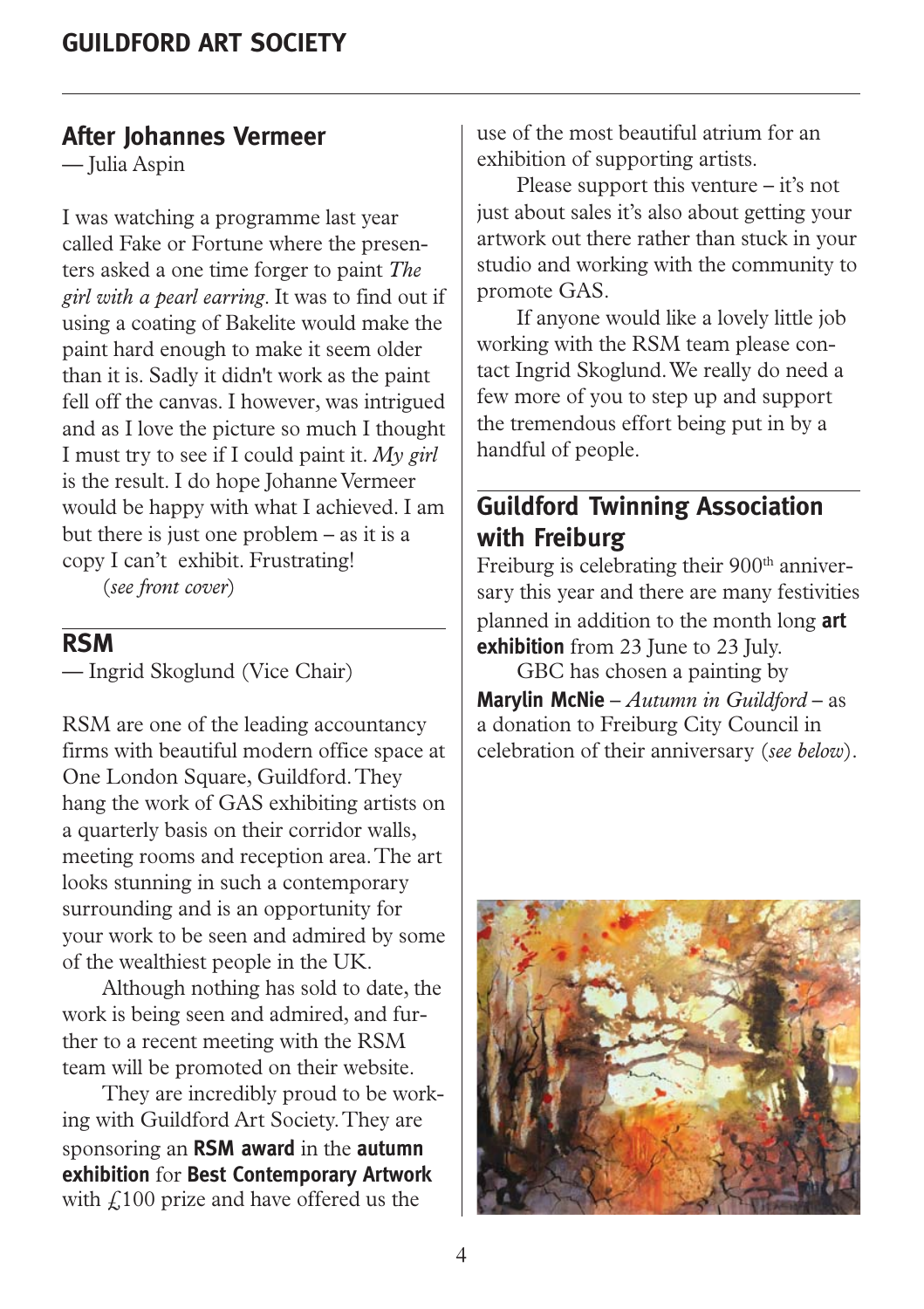Spring 2020



Nezi Gompa, a Buddhist Monastery near Darjeeling, India by Russ Hendrie

# **GAS Exhibitions 2019**

**2019 was our best exhibiting year, ever!** — Ingrid Skoglund (Exhibitions Coordinator)

At **West Horsley Place** total sales were £14,245; visitor numbers were approximately 1,500.

Seventy-one framed paintings and browsers were sold by 38 artists, including some members newly elected to exhibiting status this year.

Highest Value Paintings sold: Christine Thompson – Flowers of the Flood Plain –  $f(790;$  Christine Taherian – The View –  $f$ , 750; Viv Markley – 2 artworks together for  $f(1250)$ .

Total works sold at the Spring 2019 exhibition at the Pavilion was  $\ell$ 4569; visitor numbers were 500.

Together with sales from the pop-up at **Holy Trinity Church**, GAS artists have sold in excess of  $f(20,000)$  worth of work this year. Well done everybody.

Congratulations to the Exhibitions Team for a fantastic year – with thanks to Annemarie for Social Media and organising labels and numerous other tasks, Jenelle Latcham and team for some fantastic curating and Marylin McNie for all her help with posters, banners and many other tasks. Thanks also to Bob Milton and all our men and husbands for putting up the stands, lugging stuff and doing car parking duties in the freezing cold. Thanks to all the stewards for actively interacting with the visitors and finally thanks to everyone who did various valuable supporting jobs – all too many to mention.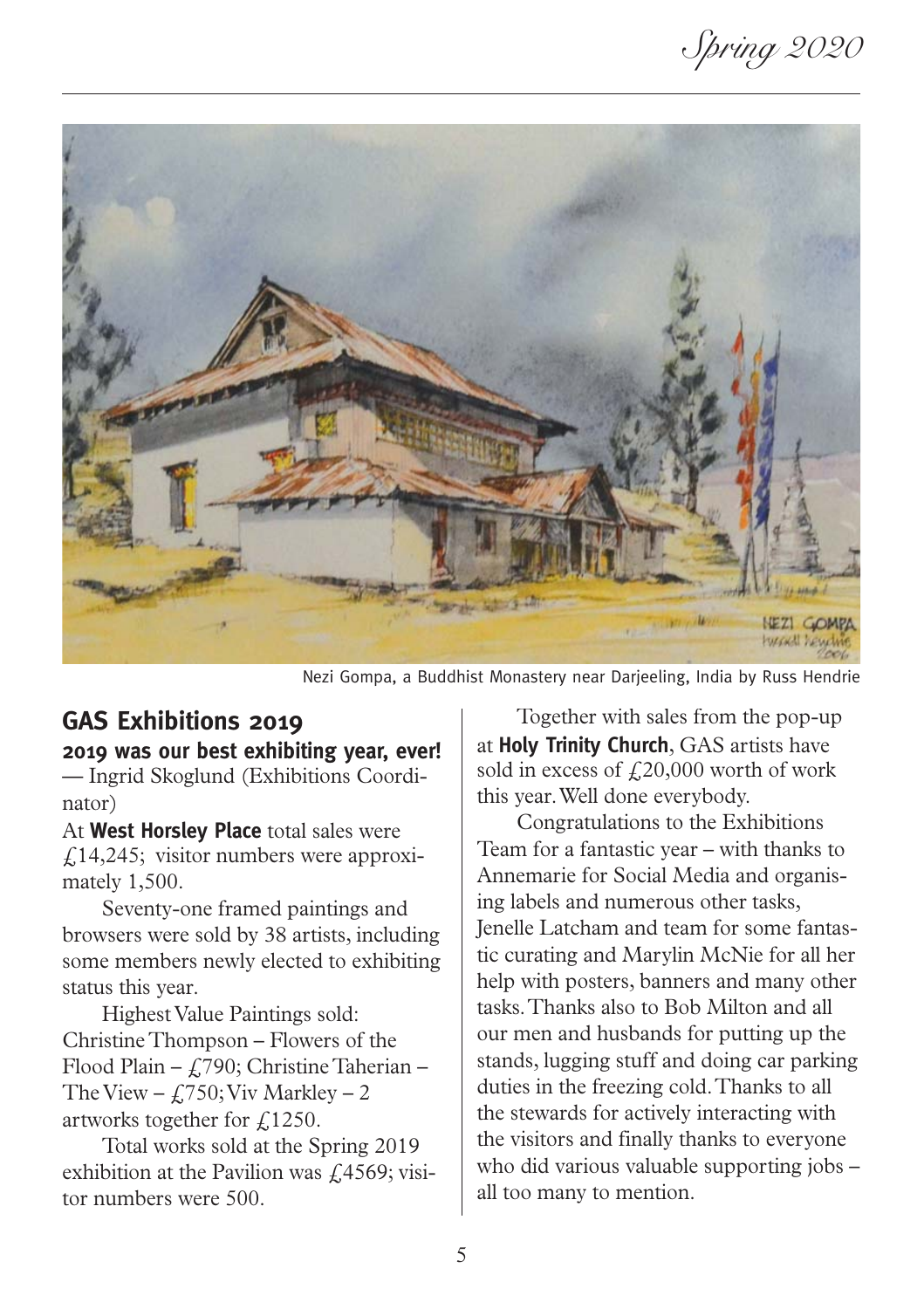

The house that was once a home by Therese Ferrero

The standard of work was very high, even if it were the case that visitors only came to see West Horsley Place – many of those visitors left with a piece of artwork.

Winners of the Public Vote autumn 2019:

- 1st Fiona Champion *Amur Leopard*
- 2nd David Drury *Blue Door*
- 3rd Kim Page *Flowers*

This is your society. Success comes with hard work – please step forward and offer to take on a little job. You don't have to be on the committee – just take on a small task – perhaps together with a friend or a partner.

[A big thankyou should go to Ingrid for her hard work in co-ordinating the exhibition.]

# **Mai Osawa at Ochre Studio**

— Therese Ferrero

I have just been on a fantastic course with Mai Osawa at Ochre studio trying aquatint, a method that had been eluding me for years.

I starting doing engraving when I was 18, and have been doing it on off, experimenting with lino cut, wood cut, silk print and always back to the metal plate which I enjoy most. The engraving on a copper plate: isn't it a beautiful art piece in itself, and the print rarely matches its beauty!

After a 3 year happy interlude where I have been exploring textiles, felt making and hand embroidery, here I was back on the bench at Ochre studio with my tools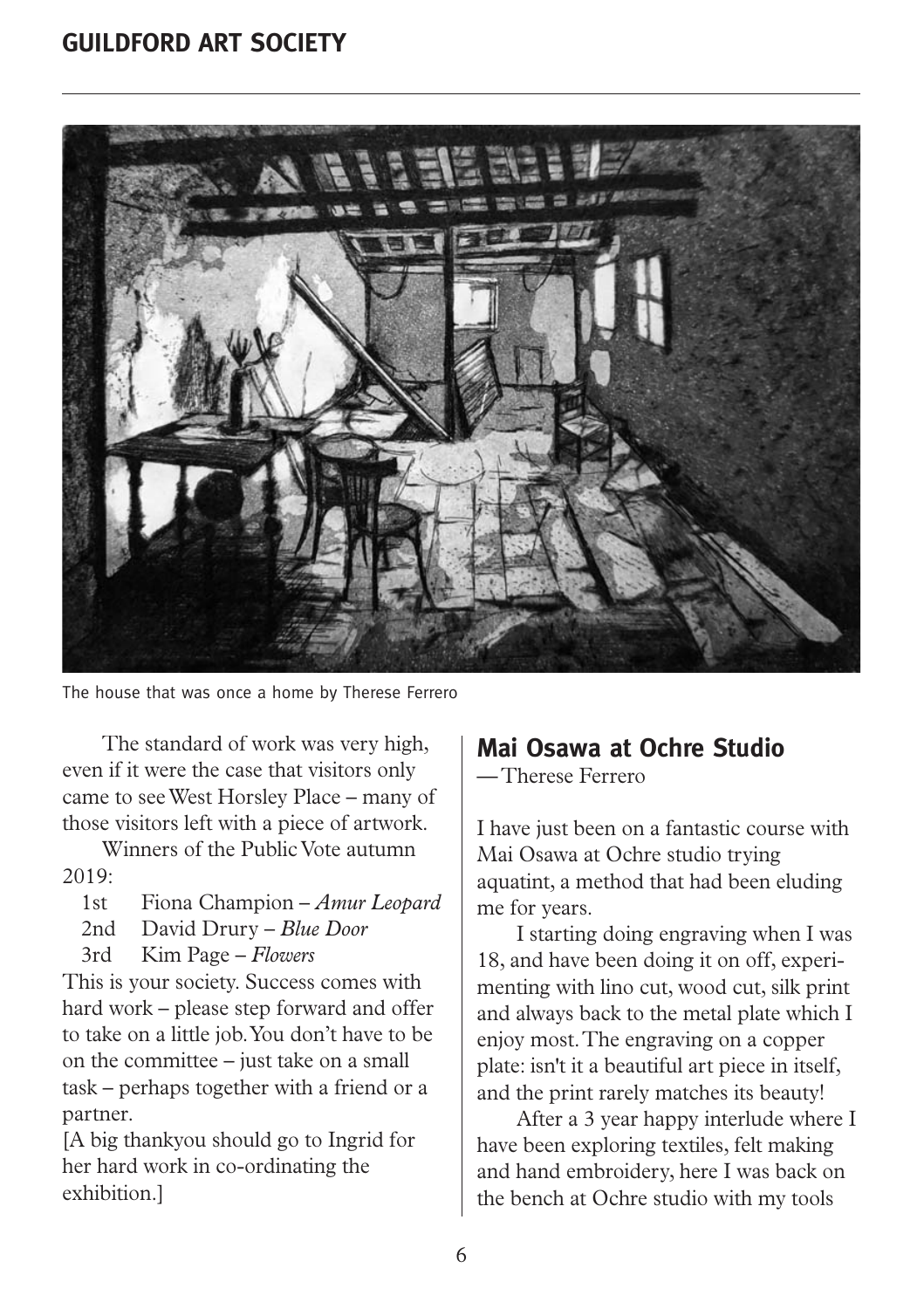Spring 2020

and my copper plate.

Mai Osawa uses non toxic chemicals for the etching process and the aquatinting and thanks to her great help I achieved a fairly good result I think. For the first time in my life the aquatint did not destroy the print but gave it depth and life.

The house that was once a home... and notice the red flower...

#### **A poem**

— by Judy Coleman

#### **Painting with watercolour**

Blue and red Watercolours at war, Wet against wet Where boundaries bleed And pigments crawl Power struggles One over the other To invade the page.



Watercolour by Judy Coleman

Colours dry Activity — paralysed The scars of war Purple zones Stationary The bruised red Merged with blue Imprisoned Stilled

The World Has Changed.

Wet into wet watercolours cause a conflict when their boundaries touch on paper and I saw similarities in global boundaries where people forge aggressive inroads into adjacent countries – starting wars.

The loose wet into wet sketch illustrates our World, revealing the explosive effect touching boundaries can have.

# **Members News**

# **A note from Sally**

Hello, I am **Sally Perrella** & I'm taking over the management of our **workshop & demo programme**. I studied at Epsom Art College but didn't find my way into the arts



as a job & ended up in IT. I currently work full time for Apple managing EMEA online business programmes. However, I do love a craft project & am lucky to be surrounded by incredibly creative people in my job. I live in Ash with my husband, our 12 year-old daughter & 3 mad cats.

I met Ingrid Skoglund when I became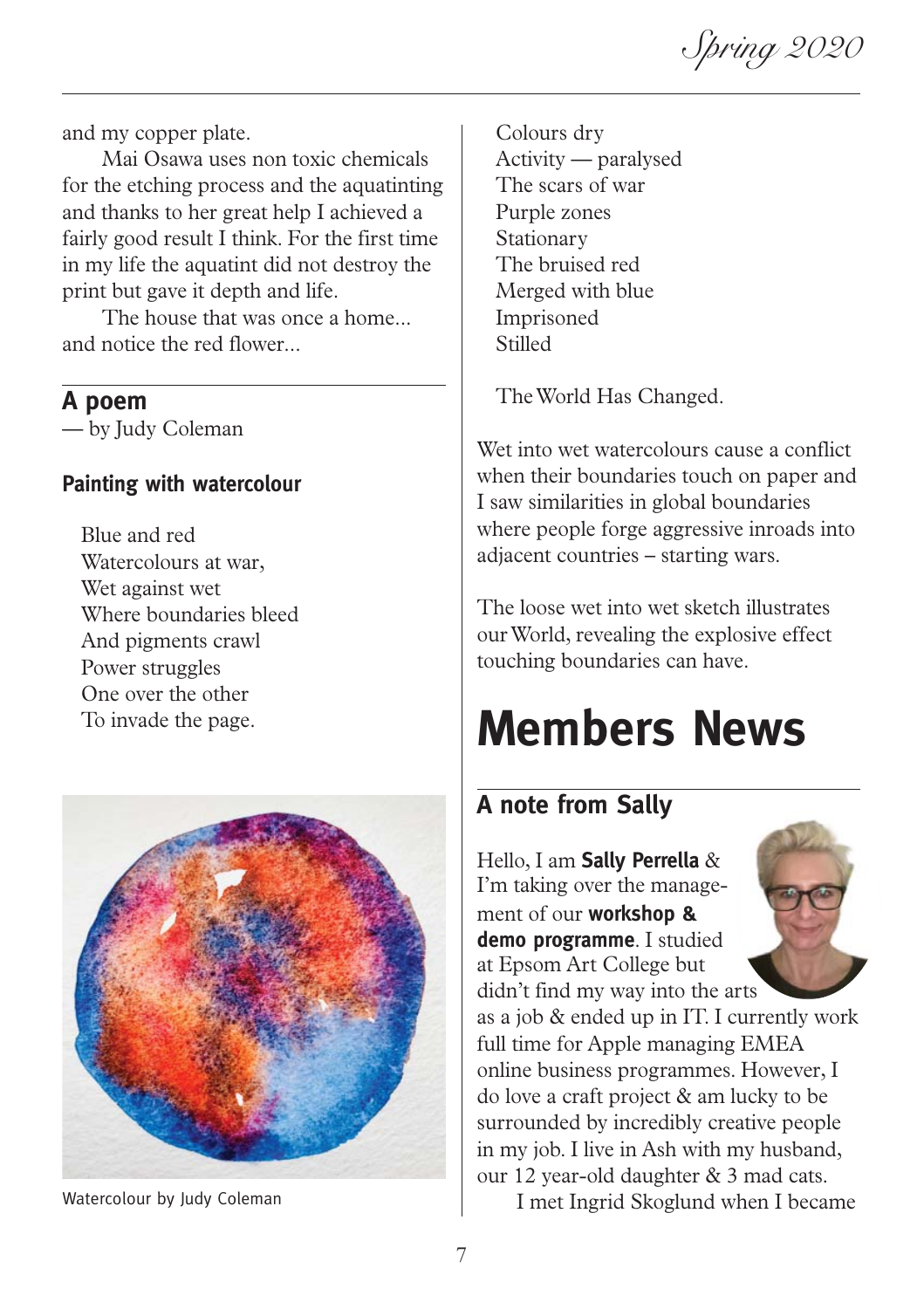her neighbour 20 years ago & she's been trying to get me back into painting for most of that time. So finally I've joined GAS and looking forward to getting to know the amazing artists who are members.

I will be sending out a short survey to try & gauge what workshops you'd like to see added to the programme for next year & will be participating in many of them to try & get my painting skills back up to scratch.

I'll be at the next workshop on Saturday 14 March & I look forward to meeting you all. My contact is pm\_gas@icloud.com

# **Ingrid Skoglund at RWS**

Ingrid Skoglund's painting "Look Up to the Sky And See" was featured at the Royal Watercolour Society exhibition as part of the Contemporary Watercolour Competition, 6–18 March 2020, at the Bankside Gallery, Thames Riverside, London SE1 9JH.

#### **Chris Forsey's book launch Mixed Media Landscapes and Seascapes**

£19.99, ISBN 9781849945356.

Chris Forsey RI, SGFA, is having his book – *Mixed Media Landscapes and Seascapes* – launched on 2 April published by Batsford an imprint of Pavilion Books, London.

The publishers describe the book as 'an introduction to tools and media, the author [capturing] the essence of a scene

using sketching and photography, and how to work these up into a finished painting back in the studio.' Available through www.pavilionbooks.com, Amazon and select book shops.



Look up to the sky and see by Ingrid Skoglund

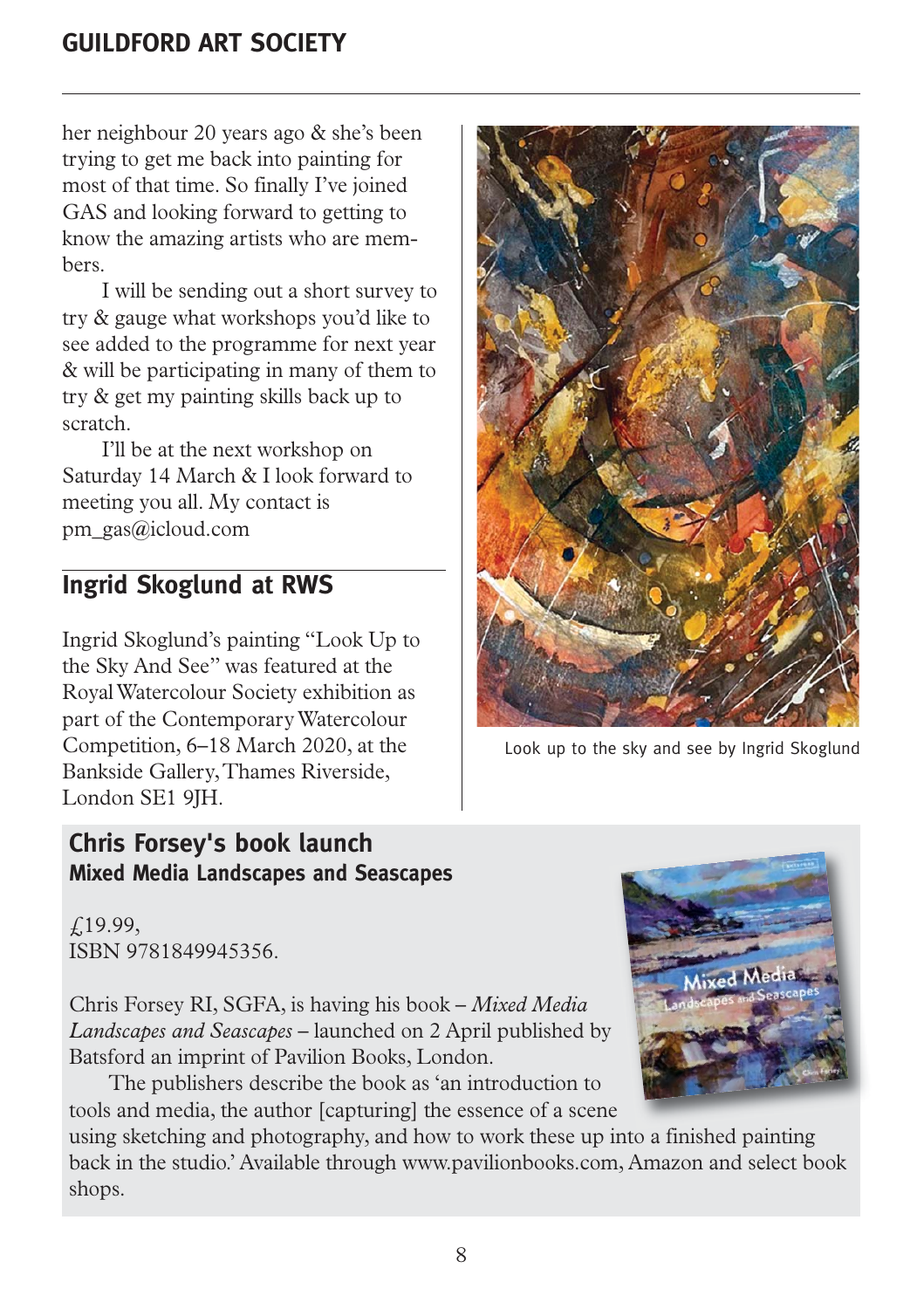# Spring 2020

# **Diary**

#### **Forthcoming exhibitions of interest:**

**Mall Galleries, 2–17 April** Royal Institute of Painters in Watercolours

**National Portrait Gallery, until 28 June** David Hockney – Drawing from Life

**Watts Gallery, 10 March – 31 May** Two hundred years of John Ruskin, featuring works by Turner, Millais and other leading artists of the 19th Century

**Watts Gallery: 24 April – 7 June** Anita Klein – Catching Miracles

#### **6-12 April**

#### **Exhibition: DC and Friends at Denbies, including members or GAS**

Some members of GAS have been invited to exhibit.

# **Forthcoming Events at St Catherine's Village Hall**

#### **18 April, 2.30-4.30pm A class with John Freeman Drawing for Beginners**

John is an ex-Chairman of GAS and husband of our President, Jane Allison and well known to many of you. He writes: 'Based on the proven premise that if you can write an alphabet you can draw. This method of drawing will enable you to make sense of the visual world. Using a flexible and universal vocabulary of basic shapes you will quickly and intuitively be able to recognise the grammar of the visual world such as people, places, architecture and interiors. By the end of the day you will have begun to develop your visual





Paris etchings by John Freeman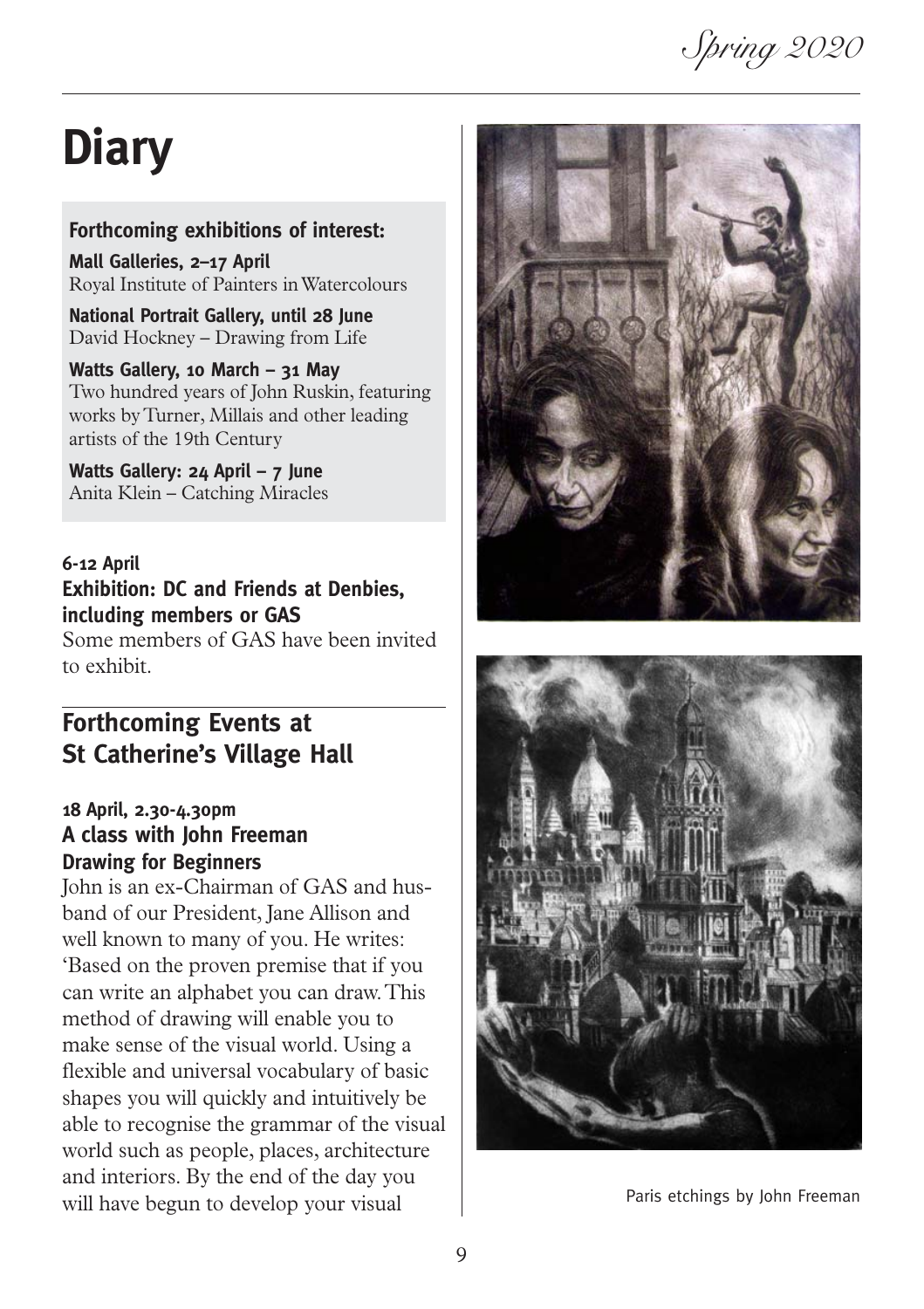

Brad Kenny in his studio

vocabulary; improve your knowledge of architecture, still life and the environment; gained an understanding of the basic theory behind perspective, scale and composition and improve your drawing skills.'

#### **9 May, 10am to 4pm A workshop with Brad Kenny Portrait in Oils**

Brad completed his MA and BA at the University of Chichester in 2014. Now resident in London his career as a contemporary artist is forging ahead not only in UK but overseas with commissions in Australia, Germany, Hong Kong, Russia, the UAE, Europe and the USA.

Brad explores portrait/figurative representation. He is a dyslexic artist and finds that painting and drawing is the best way of communicating and expressing himself.

His preference is to paint in oils but uses acrylics, watercolours, ink, pen and pencil. His instinctive technique involves long firm gestural brushstrokes with splashes and drips to create unpredictable chaos out of which he brings together the human form.

#### **13 June, 2.30-4.30pm A demonstration with Maggie Cross Chinese Brush Painting**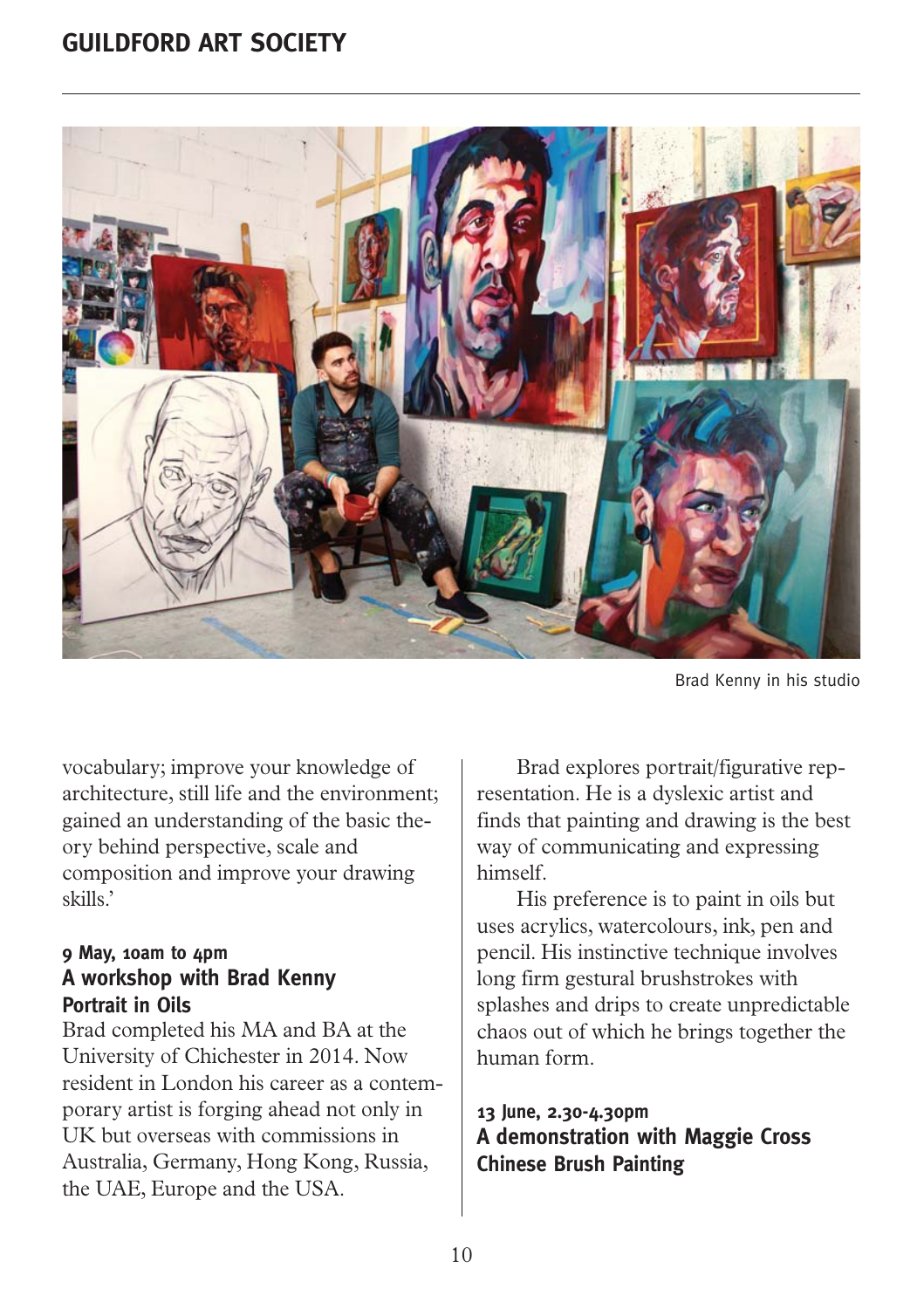Spring 2020

#### **Weekly Life Drawing**

Our weekly **Life Drawing drop-in sessions in Guildford** regularly feature on the GAS Facebook page. These take place in the **Community Hall** at **St Nicholas Church** at the bottom of the High St. Cost: **£8** for the two-hour session.



From John Freeman's Paris etchings

# **Walk-in giclée printing service**

Chilworth-based **Flippinimage** have recently installed a new giclée printer, the HP Z9 which prints upto A0 size for art and photography. Flippinimage offer a walk-in service by appointment for those who have print-ready artwork on a USB stick. For more information contact Pauleen on 01483 570086 or email pauleen@flippinimage.co.uk.

#### **Our sponsor**

Darren Stiff DipPFS Principal Guildford Financial



#### **1. What I do?**

I help people and families to make the most of their assets and plan for the future.

I do not really like the term 'wealth management' because wealth means different things to different people, I prefer to say 'decision management' because what I do gives people more choice and more control.

#### **2. What I specialise in?**

Common sense advice.

#### **3. Later Life (SOLLA)!**

I am proud of my association with SOLLA (Society of Later Life Advisors). As one of a limited number of accredited advisors I am able to help clients with investment and pension planning and to make the most efficient use of savings and property.

We guide you through the often bewildering world of Government legislation and make sure that you take advantage of all the benefits that you or your loved ones have contributed to.

#### **4. Retirement Planning?**

My job is all about allowing my clients to retain control of their lifestyle. Sound financial planning not only helps towards personal retirement planning but also makes sure that when the time comes, your assets go to those that you want it to.

Contact: 01483 332500 www.guildfordfinancial.co.uk

The Partner Practice is an Appointed Representative of and represents only St. James's Place Wealth Management plc (which is authorised and regulated by the Financial Conduct Authority) for the purpose of advising solely on the Group's wealth management products and services, more details of which are set out on the Group's website www.sjp.co.uk/about-st-james-place/ourbusiness/our-products-and-services.